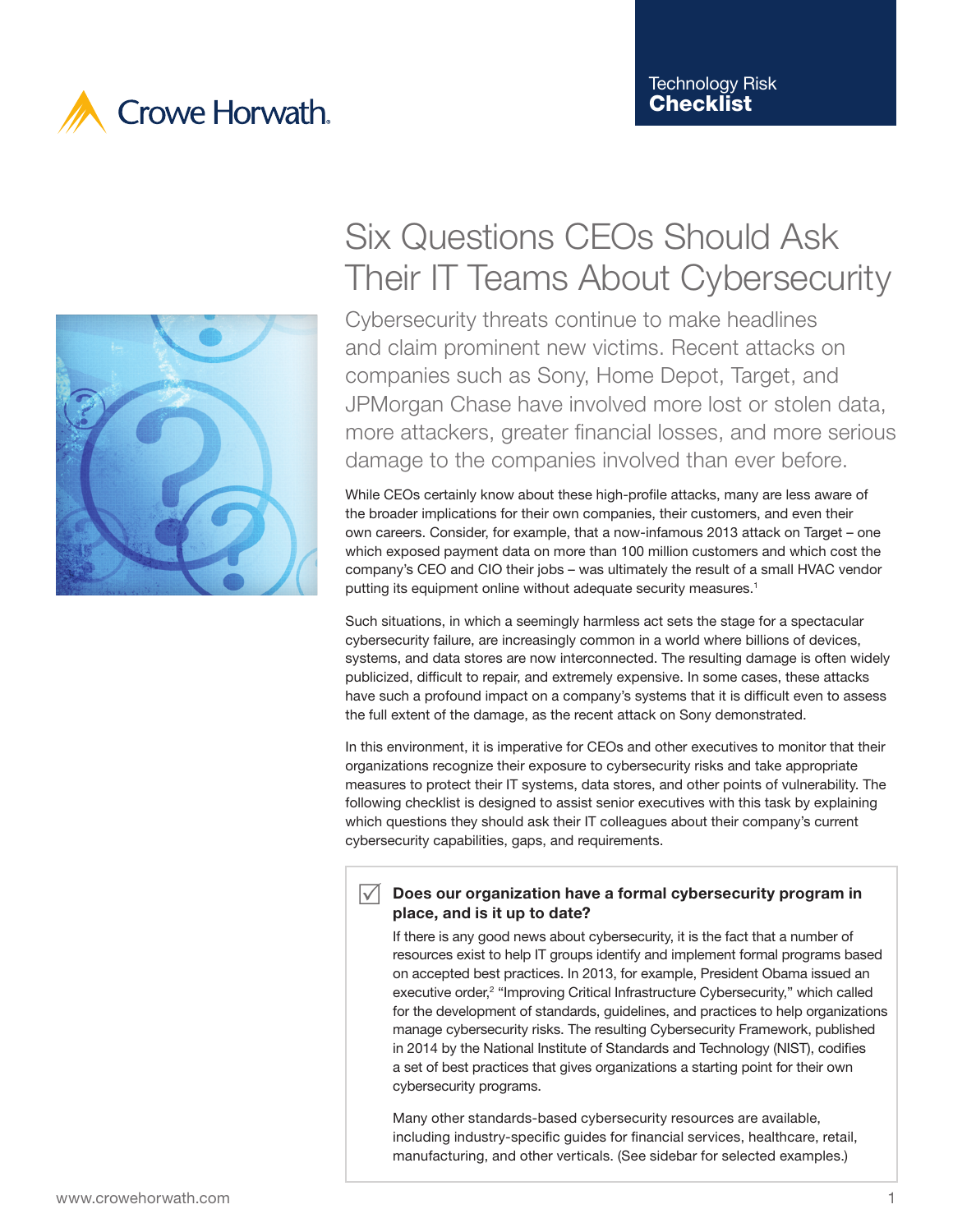These guidelines provide a starting point for a formal, documented cybersecurity program, but they are rarely sufficient on their own. A company's own program should be a holistic effort that reflects its industry, regulatory compliance needs, available resources, and other unique factors. In addition, an organization should view its cybersecurity program as a living document that it must update continually to address changing needs and evolving threats.

#### $\sqrt{\phantom{a}}$  Does our organization have a designated cybersecurity leader? If so, how do we support this role with the appropriate authority and resources?

A formal cybersecurity program is a blueprint for action – not a guarantee that an organization will actually take action. The latter requires a designated leader with the support, authority, and resources to implement a plan, to enforce compliance, and to track that cybersecurity remains a high priority throughout the organization.

Many organizations designate a chief information security officer (CISO) for this purpose, but inadequate support or inappropriate governance can undermine the effectiveness of such a position.

Executives should ask several additional questions to understand whether a cybersecurity leader is positioned for success:

- Does our governance model support and empower our cybersecurity leader? A CISO, for example, will be more effective if he or she reports to a senior executive and operates independently of the IT organization.
- Does our cybersecurity leader have the right training and background including ongoing training – to understand the threat environment in which our company operates and how to mitigate our risk exposure?
- Have we created a supporting cybersecurity team whose capabilities align with industry best practices? Whom did we consult to staff and train this team?
- Is our cybersecurity leader authorized to find and address risks throughout the organization and not just within the IT group?
- Do our cybersecurity leader and team build appropriate relationships outside our organization with partners, vendors, industry groups, and other parties?

Be aware that there is no single "right" model for a cybersecurity team. Some organizations establish a centralized cybersecurity function for both operations and governance; others use a hybrid model that assigns day-today responsibility to business units.

## **Cybersecurity Frameworks** and Guidance

#### General Cybersecurity **Frameworks**

- [NIST Cybersecurity Framework](http://www.nist.gov/cyberframework/)
- [ISO/IEC 27001-27004](http://www.iso.org/iso/home/standards/management-standards/iso27001.htm)
- [COBIT 5](http://www.isaca.org/Knowledge-Center/Research/ResearchDeliverables/Pages/Transforming-Cybersecurity-Using-COBIT-5.aspx)

#### Industry-Specific Cybersecurity Guidance

- Financial Institutions: FFIEC [Cybersecurity Assessment](http://www.ffiec.gov/press/PDF/FFIEC_Cybersecurity_Assessment_Observations.pdf)  [General Observations](http://www.ffiec.gov/press/PDF/FFIEC_Cybersecurity_Assessment_Observations.pdf)
- [Healthcare: HIPAA Security Rule](http://www.hhs.gov/ocr/privacy/hipaa/administrative/securityrule/)
- Retail: PCI Data [Security Standards](https://www.pcisecuritystandards.org/security_standards/)
- Broker-Dealers and Registered [Investment Advisers: OCIE](http://www.sec.gov/ocie/announcement/Cybersecurity+Risk+Alert++%2526+Appendix+-+4.15.14.pdf)  [Cybersecurity Initiative](http://www.sec.gov/ocie/announcement/Cybersecurity+Risk+Alert++%2526+Appendix+-+4.15.14.pdf)
- Manufacturing: National [Association of Manufacturers](http://www.nam.org/Issues/Technology/Information-Security/NAM-Testimony-on-Cybersecurity-before-the-Senate-Committee-on-Commerce--Science-and-Transportation/)  [Senate Committee Testimony on](http://www.nam.org/Issues/Technology/Information-Security/NAM-Testimony-on-Cybersecurity-before-the-Senate-Committee-on-Commerce--Science-and-Transportation/)  **[Cybersecurity](http://www.nam.org/Issues/Technology/Information-Security/NAM-Testimony-on-Cybersecurity-before-the-Senate-Committee-on-Commerce--Science-and-Transportation/)**
- Small Businesses: FCC [Cybersecurity Planning Guide](http://transition.fcc.gov/cyber/cyberplanner.pdf)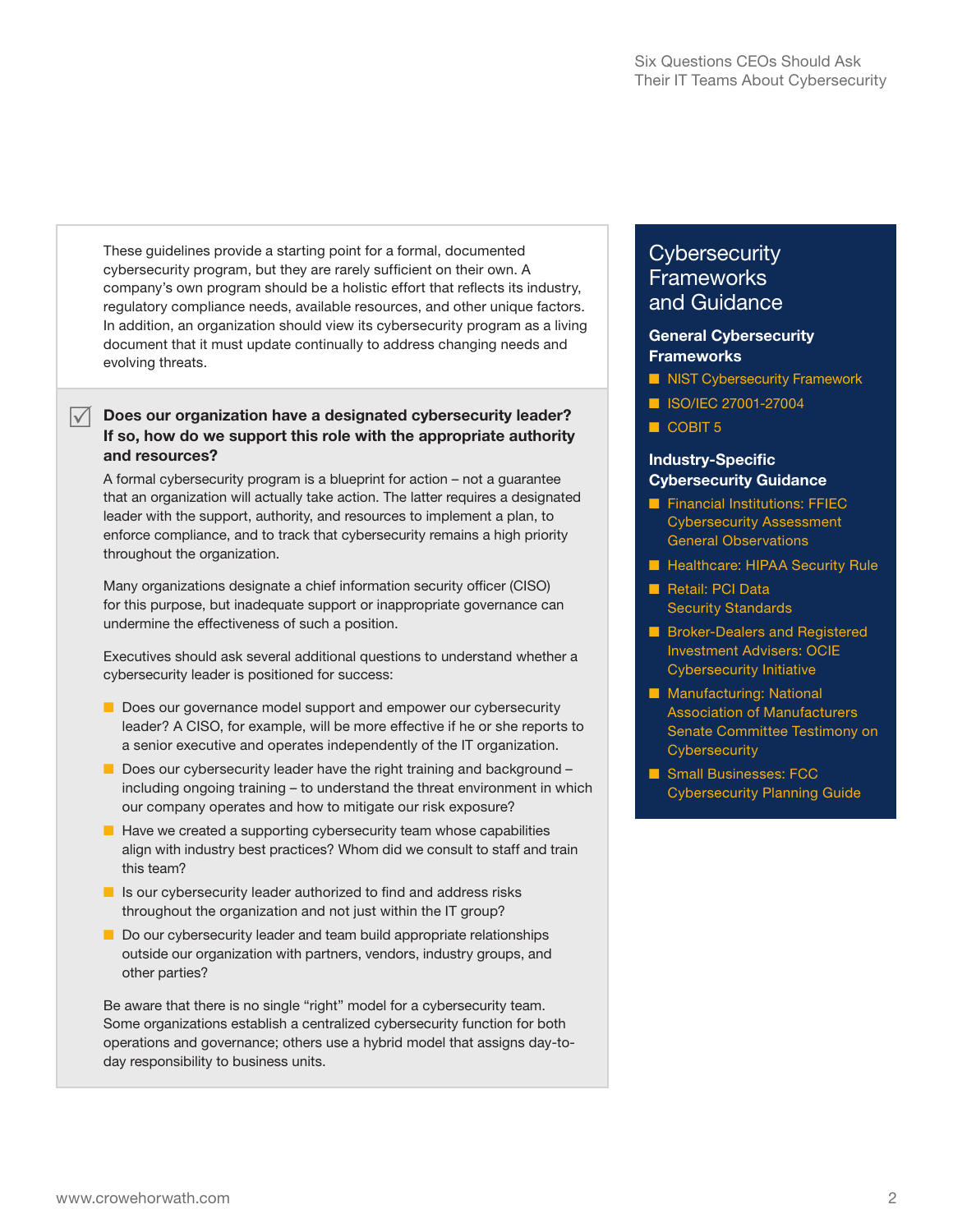#### $\sqrt{\phantom{a}}$  Does our cybersecurity team understand precisely what it is tasked with protecting?

Many cybersecurity teams operate with a surprising handicap: They fail to take a thorough inventory of the systems, data, people, and other resources they are tasked with protecting.

Senior executives can address this problem by asking a simple question: Have we conducted a comprehensive cybersecurity inventory? Such an inventory should include input from the IT group and business units; it should also include input from partners and vendors that manage or have access to vulnerable systems and data.

Once a cybersecurity team has completed its inventory, the next step is to assess and prioritize risks. Some data sources, for example, may be important due to the need to maintain their confidentiality, while other data sources are vulnerable if an attack compromises their accuracy and integrity or interferes with data availability for critical business activities.

Finally, consider the role that a cybersecurity team plays in protecting and educating employees – especially senior executives with exceptional access to sensitive data. Research indicates that executives often misunderstand (or disregard) data security protocols, and a proactive cybersecurity program can employ training, monitoring, and other tactics to address this problem.<sup>3</sup>

#### $\sqrt{\phantom{a}}$  Do we employ procedures specifically for detecting and containing cyberattacks?

It is not surprising that many cybersecurity organizations focus heavily on preventing attacks. Yet it is equally important to sharpen an organization's ability to detect attacks, to contain the damage from such attacks, and to gather useful intelligence about prospective attackers' identities, motives, and preferred tactics. As a result, more organizations now employ threat assessment teams tasked with these activities – a sort of "Central Intelligence Agency" for an enterprise cybersecurity group.

Another option, especially for smaller organizations, is to engage a managed security service provider (MSSP) to perform threat assessment and intelligence-gathering activities. Although an MSSP can be extremely valuable as part of a multilayered cybersecurity plan, it is still important for organizations to monitor and assess their MSSP's performance.

No matter which approach an organization takes, senior executives should request regular reports covering the number of threats detected, the attackers' presumed motives and targets, the source of attacks, and other relevant insights. According to current research, just 20 percent of IT and IT security respondents communicate with executive teams or boards in this manner – a failure that leaves leaders in the dark about cybersecurity threats.<sup>4</sup>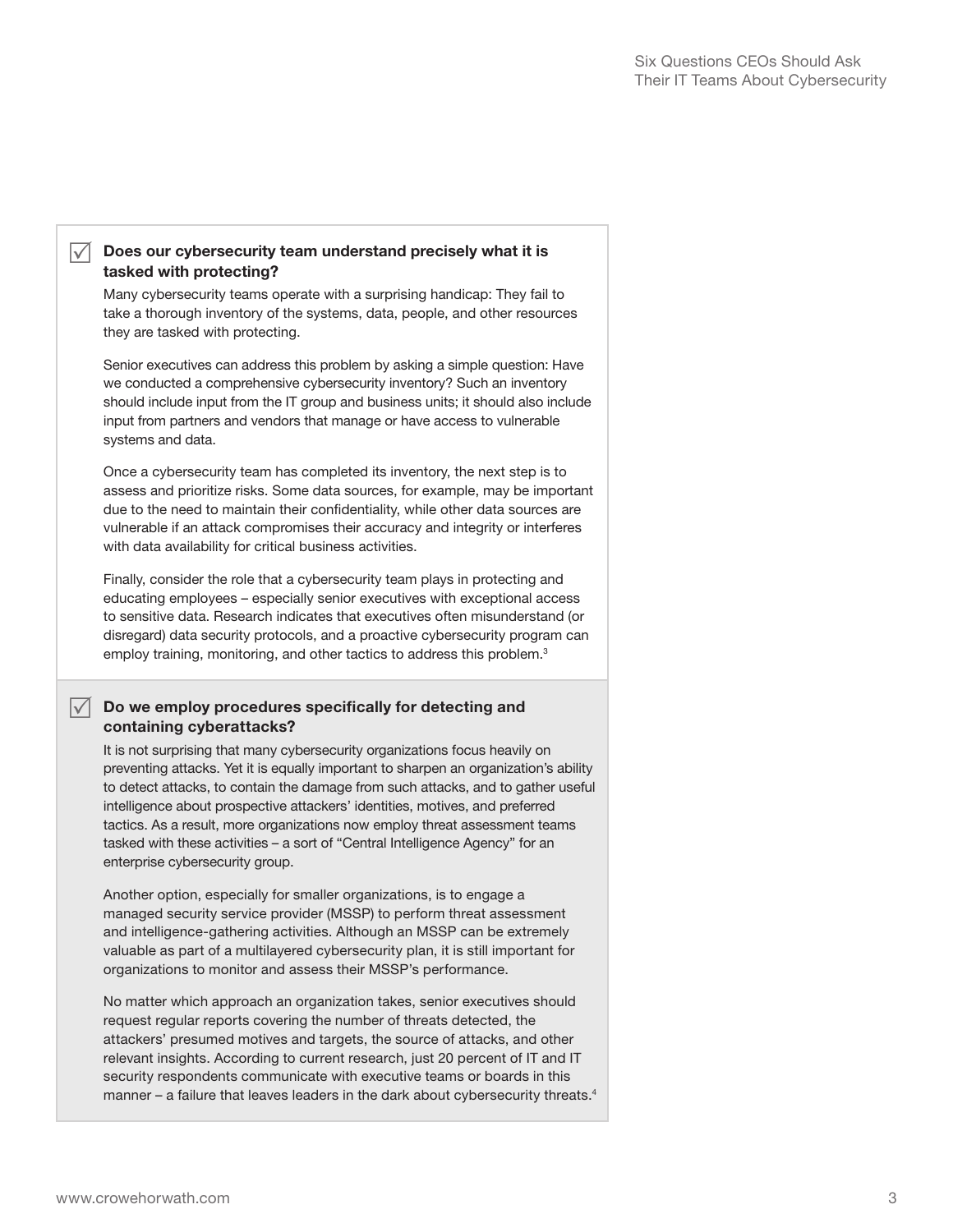#### $\sqrt{\phantom{a}}$  Do we have a plan for responding to cybersecurity incidents?

Even the most sophisticated cybersecurity programs are likely to suffer occasional breaches. Consider the example of JPMorgan Chase – an organization that suffered a data breach involving 76 million households in spite of an information security budget of \$250 million a year.<sup>5</sup> JPMorgan Chase may have plenty of company: According to a recent Ponemon Institute study, 57 percent of IT and IT security respondents expect to suffer a cybersecurity breach within the next year.6

This is why an effective cybersecurity program should include a plan for responding to data breaches or other fallout from a successful cyberattack. An organization's plan should include:

- Informing and engaging leaders outside the IT and operations groups because an attack will require a response from many different stakeholders, including the legal, public relations, marketing, customer service, human relations, and lines of business teams
- Creating a core incident response team that includes a small group of principal stakeholders and is capable of moving quickly to initiate a response, in addition to an extended group
- Regular testing of the incident response plan through tabletop exercises that bring together stakeholders, simulate the aftermath of an attack, and verify that those involved understand their roles in the response process
- Finding and retaining contractors or service providers whose services will be necessary following an attack, with the goal of having these providers available immediately and at any time
- Collecting and managing the information needed to begin a response, from the contact information for leading executives to the phone number of the local FBI office

An organization's plan also should cover responses to third-party incidents that may affect the organization. In the wake of the Heartbleed OpenSSL vulnerability, for example, some firms responded quickly to reassure customers that they had addressed the problem. Others, however, were slow to react or unsure of how to respond – leaving them vulnerable to brand and reputation damage due to customer concerns and negative publicity.